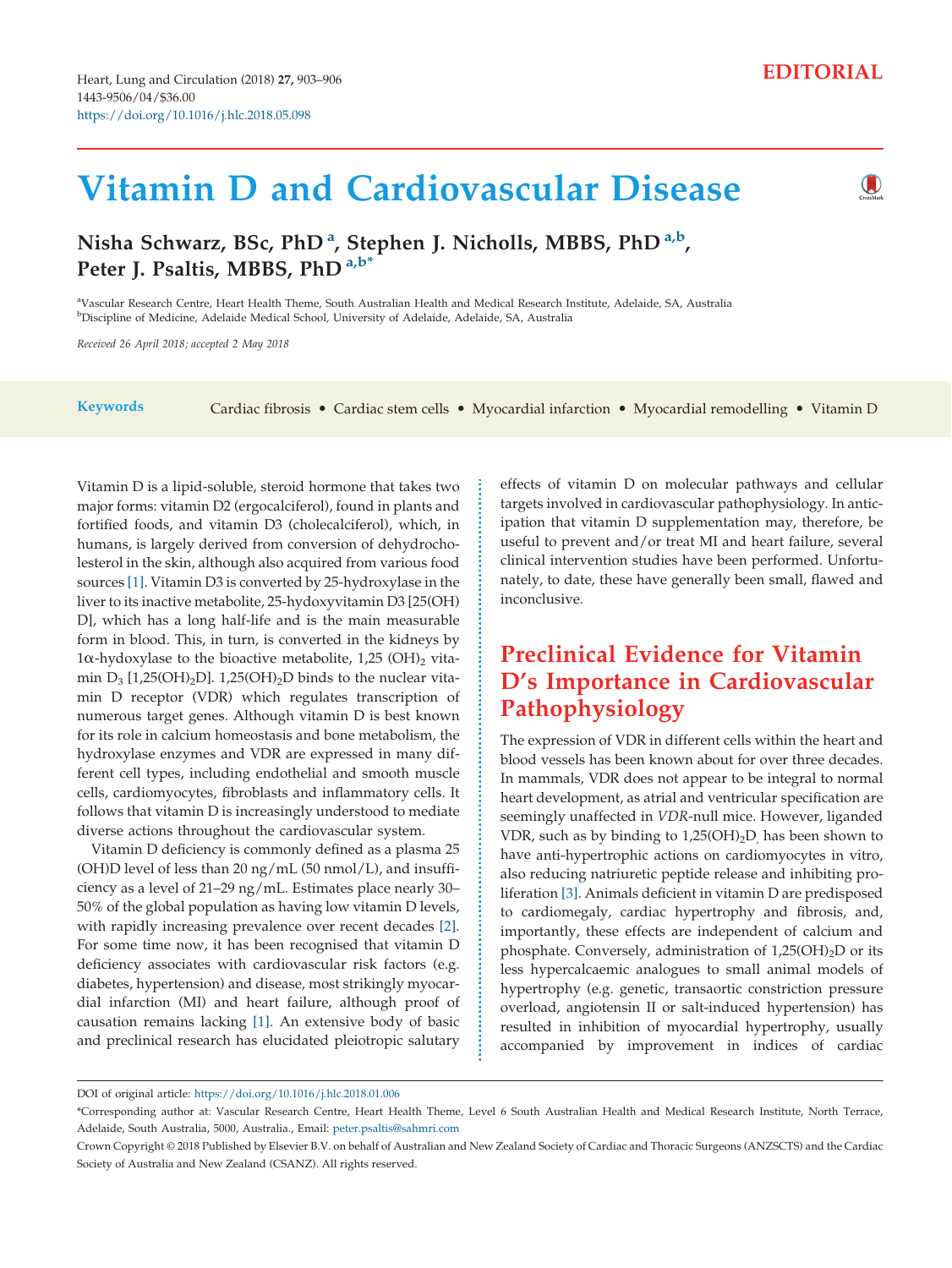contraction and/or relaxation [\[4,5\].](#page-2-0) One proposed mechanism for the anti-hypertrophic effect of liganded VDR is that it suppresses renin gene transcription in the heart [\[6\]](#page-2-0). Other data suggest that  $1,25(OH)_{2}D$  mediates its actions on cardiomyocyte proliferation via transcriptional control of cell cycle regulator genes. Meanwhile, vitamin D binding to VDR also localises to t-tubules in cardiomyocytes, where it may interact with sarcoplasmic reticulum calcium ATP-ase to stimulate calcium uptake and increase myocyte contractility.

Cardiac fibrosis often accompanies cardiac hypertrophy and is a key contributor to myocardial dysfunction in advanced cardiomyopathy. Pro-fibrotic and pro-hypertrophic states in the heart induce an increase in VDR expression in cardiac cells, and this appears to drive a negative feedback loop which suppresses the expression of pro-fibrotic and hypertrophic mediators in cardiomyocytes and fibroblasts. Intervention studies with  $1,25(OH)_2D$  in mouse and rat models of cardiac fibrosis have demonstrated its ability to reduce interstitial and perivascular fibrosis, and potentially oxidative stress, apoptosis and inflammation [\[7,8\]](#page-2-0). Among potential mechanisms, active vitamin D regulates myocardial extracellular matrix integrity by acting on the expression of matrix metalloproteinases (MMPs) and tissue inhibitors of metalloproteinases (TIMPs) [\[9\].](#page-3-0) It has also been found to modulate the DNA damage sensor, poly(ADP-ribose) polymerase (PARP-1) [\[7\],](#page-2-0) and microRNAs (miRs) -29b and -30c which are known regulators of pro-fibrotic genes [\[8\]](#page-2-0).

In this issue of the Journal, Le et al. show benefits of 1,25  $(OH)<sub>2</sub>D$  in a mouse model of MI [\[10\].](#page-3-0) Compared to vehicle control, its daily intraperitoneal administration improved left ventricular wall thickness and contractile function 14 days after permanent coronary ligation. This was accompanied by reduction in proliferating cardiomyocytes and non-cardiomyocytes in the heart, with a trend for reduced fibrotic scar area but no difference observed in cardiomyocyte size. These authors have a special interest in cardiac stem/progenitor cells (CPCs), and they focussed on how vitamin D modulates a population of mesenchymal stem cell-like CPCs, called cardiac colony-forming unit fibroblasts (cCFU-Fs), which they have previously identified in murine [\[11\]](#page-3-0) and human hearts [\[12\].](#page-3-0)

Mouse cCFU-Fs originate from the proepicardium in development, before adopting a perivascular location in the subepicardium and myocardial interstitium. They express stem cell antigen-1 (Sca-1) and platelet-derived growth factor receptor-alpha (PDGFR $\alpha$ ), but not the endothelial marker, CD31 (i.e.  $Sca-1$ <sup>+</sup> PDGFR $\alpha$ <sup>+</sup>CD31<sup>-</sup>) [\[10,11\].](#page-3-0) Although their roles in normal cardiac homeostasis and disease remain unknown, cCFU-Fs have multilineage differentiation capacity, adopting cardiomyocyte, endothelial, smooth muscle or fibroblast properties under inductive culture conditions. Le et al. now show that cCFU-Fs express VDR, and respond to  $1,25(OH)_2D$  in vitro by slowing their clonogenic growth and proliferation, and by suppressing their transformation into fibroblasts under stimulation by transforming growth factor-beta 1 [\[10\]](#page-3-0). This is concordant with previous work that identified that vitamin D decreases expression of pro-fibrotic factors and increases expression of anti-fibrotic factors from other multipotent mesenchymal progenitor cells [\[13\]](#page-3-0). The implication proposed by Le et al. is that cCFU-Fs are another cellular target through which 1,25 (OH)2D may mediate its protective effects on cardiac fibrosis and remodelling after MI, and, presumably, in other cardiac diseases also. Unfortunately, the current study falls short of directly examining this mechanistic possibility in vivo. More definitive studies are, therefore, needed to understand precisely what roles cCFU-Fs play in cardiac remodelling after MI, whether they are adaptive or maladaptive, and how this interesting population of progenitor cells can be favourably modulated to support cardiac structural and functional integrity.

Beyond the myocardium, vitamin D-VDR signalling has also been investigated in atherosclerosis. Studies have shown accelerated plaque development in vitamin-D deficient and VDR-null mice, and anti-atherosclerotic effects from treatment of ApoE-null mice with oral 1,25(OH)<sub>2</sub>D (reviewed by Muscogiuri et al. [\[1\]](#page-2-0)). Different mechanisms for these results include vitamin D's immunosuppressive actions on innate and adaptive immune cells that mediate plaque inflammation, and its dampening of macrophage uptake of modified low-density lipoprotein cholesterol and, therefore, foam cell formation.

## Clinical Associations Between Vitamin D Deficiency and Cardiovascular Disease

In addition to the preclinical observations summarised above, numerous lines of clinical evidence have linked sunlight exposure and vitamin D to cardiometabolic risk factors and cardiovascular disease. Epidemiological data have long associated further distance from the equator with higher prevalence of diabetes, hypertension and ischaemic heart disease, while rates of ST-elevation myocardial infarction and cardiac death are known to peak during winter months when there is less sunlight [\[14\].](#page-3-0) Multivariate adjusted-analysis from the Framingham Offspring Heart Study (n = 1739) found that healthy individuals with a 25(OH)D level of less than 15 ng/mL had a 60% higher risk of future major cardiovascular events [\[15\]](#page-3-0). Meanwhile, in the Health Professionals Follow-up Study (n = 18,225 men), normal vitamin D levels (>30 ng/mL) were associated with approximately half the risk of MI over 10 years, after adjusting for traditional cardiovascular risk factors [\[16\]](#page-3-0). Contemporary studies report prevalence rates of low vitamin D in MI patients that range between 74 and 96% [\[1,17\]](#page-2-0), and risk of acute MI has consistently been shown to rise with decreasing vitamin D quartiles [\[18\].](#page-3-0) Furthermore, not only is hypovitaminosis D a seemingly independent risk factor for acute MI, it also appears to predict worse outcomes, including higher rates of mortality and hospitalisations for heart failure and recurrent MI [\[17\]](#page-3-0).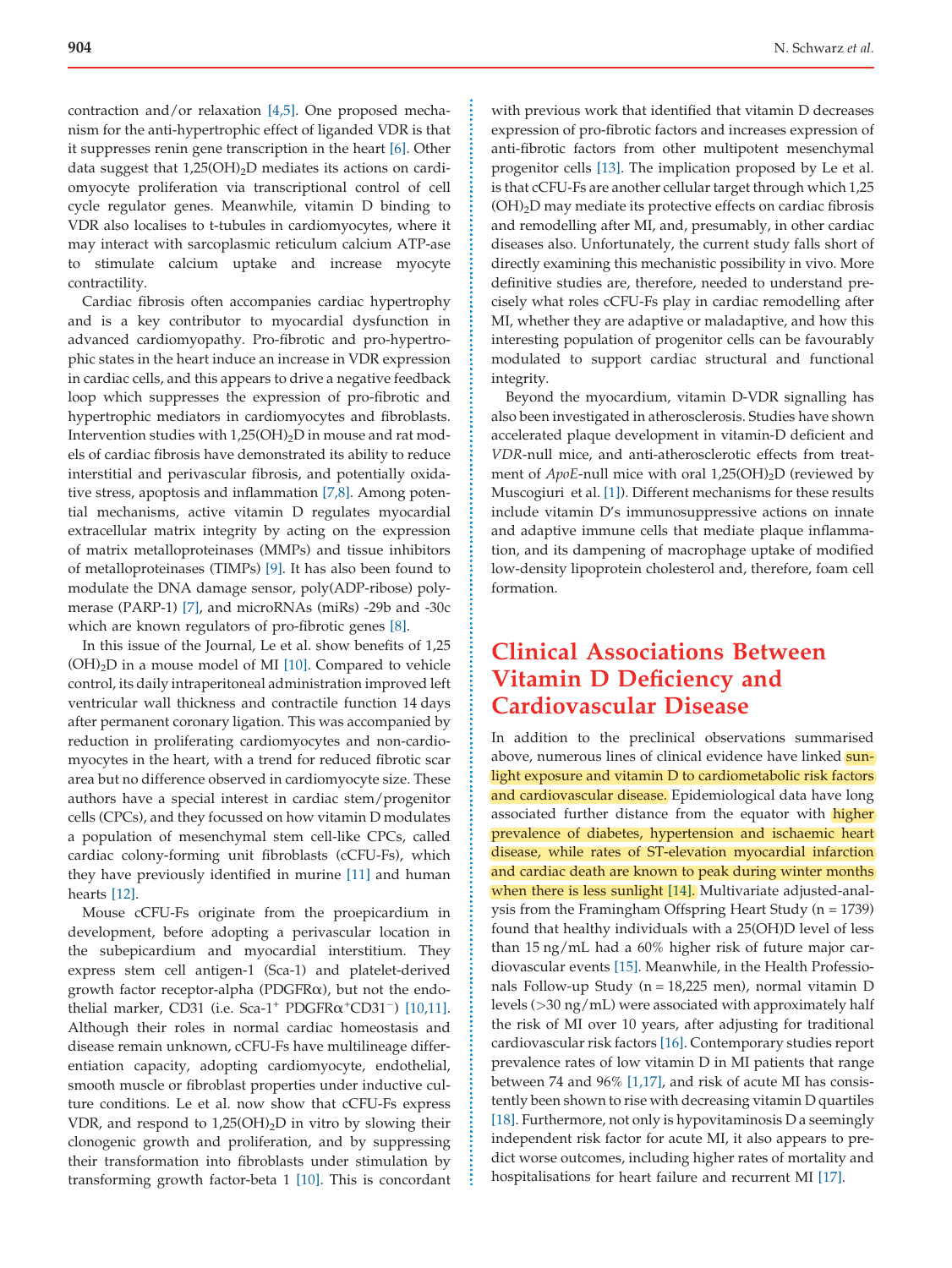<span id="page-2-0"></span>Similarly, a relationship between vitamin D deficiency and heart failure has been inferred from case series of cardiomyopathy in children suffering from rickets, and from large community cohorts of adults [\[19,20\]](#page-3-0). Analysis of the Inter-Mountain Healthcare system showed that the risk-adjusted hazard ratios for incident heart failure were 1.3 and 2.0 for 25 (OH)D levels of 16–30 ng/mL and <15 ng/mL, respectively [\[19\]](#page-3-0). An Israeli study by Gotsman et al. reported that low vitamin D levels were more prevalent in patients with heart failure than controls, and that they also predicted higher mortality [\[20\].](#page-3-0) Finally, in a registry of 3299 patients referred for coronary angiography, severe vitamin D deficiency  $\left($  <10 ng/mL) was associated with a 2.8-fold adjusted risk of death from heart failure and a 5-fold adjusted risk of sudden cardiac death [\[21\].](#page-3-0)

## Vitamin D Supplementation and Cardiovascular Outcomes

While vitamin D deficiency has generally been held up as an independent risk factor for MI, heart failure and their associated adverse outcomes, it is still far from certain that it actually contributes to disease pathogenesis. There are many possible confounding factors that have been unaccounted for in the aforementioned observational studies, and it is, therefore, possible that low vitamin D status is simply a summary marker of other cardiovascular risk factors, or a surrogate for poor health, nutrition and frailty. There also remains a paucity of randomised evidence to support benefits of vitamin D supplementation on cardiovascular outcomes in both primary and secondary prevention settings. Primary prevention randomised controlled studies have, so far, been inconclusive, showing either non-significant trends for reduced cardiovascular event rates and mortality [\[22\]](#page-3-0), or no benefit [\[23–25\]](#page-3-0). Limitations of these studies have surrounded inadequate statistical power, suboptimal dosing, low adherence rates and short length of follow-up. As new information has come to hand, guidelines have also changed with respect to the desired frequency of vitamin D dosing (e.g. daily vs monthly). Recently, Scragg et al. randomised 5108 adults from the general population to monthly, high-dose oral vitamin D (200,000 IU first dose, 100,000 IU thereafter) or placebo for a median of 3.3 years [\[25\].](#page-3-0) No significant differences were observed for the combined endpoint of incident cardiovascular disease or death in the overall study population, or in the pre-specified subgroup with low vitamin D levels. There are even less prospective data to inform about vitamin D's use in the secondary setting of established cardiovascular disease, although it was found to improve ejection fraction and end-diastolic dimension, but not 6-minute walk distance, in the placebo-controlled VitamIN D treatIng patients with Chronic heArT failurE (VINDICATE) study of 229 patients with heart failure, reduced ejection fraction and vitamin D deficiency [\[26\].](#page-3-0) There is, therefore, a particular need for larger trials to investigate vitamin D

supplementation after acute MI and in chronic heart failure, to confirm or dispel the vitamin D-cardiovascular disease hypothesis.

#### Conclusion

The study by Le et al. provides a valuable contribution to the preclinical literature, further showing potential benefits that vitamin D can confer after MI and hinting at a new cellular target by which it may do so. It now remains to be seen whether well-conducted, randomised trials can finally make the sun shine on a role for vitamin D in managing patients with cardiovascular disease in the clinic.

### Acknowledgements

P.J.P. is supported by a National Heart Foundation Future Leader Fellowship and project grants from the National Health and Medical Research Council of Australia, National Heart Foundation, Royal Australasian College of Physicians and Sylvia and Charles Viertel Charitable Foundation. He reports receiving research support from Abbott Vascular and honoraria from AstraZeneca, Merck, Pfizer, Esperion and Bayer. S.J.N. is supported by a Principal Research Fellowship from the National Health and Medical Research Council of Australia. He reports receiving research support from Astra-Zeneca, Amgen, Anthera, Eli Lilly, Esperion, Novartis, Cerenis, The Medicines Company, Resverlogix, InfraReDx, Roche, Sanofi-Regeneron and Liposcience and is a consultant for AstraZeneca, Amgen, Eli Lilly, Anthera, Merck, Takeda, Resverlogix, Sanofi-Regeneron, Kowa, CSL Behring, Esperion and Boehringer Ingelheim.

#### References

÷

- [1] [Muscogiuri](http://refhub.elsevier.com/S1443-9506(18)30586-9/sbref0005) G, Annweiler C, Duval G, Karras S, Tirabassi G, Salvio G, et al. Vitamin D and cardiovascular disease: from [atherosclerosis](http://refhub.elsevier.com/S1443-9506(18)30586-9/sbref0005) to myocardial infarction and stroke. Int J Cardiol [2017;230:577–84.](http://refhub.elsevier.com/S1443-9506(18)30586-9/sbref0005)
- [2] [Hossein-nezhad](http://refhub.elsevier.com/S1443-9506(18)30586-9/sbref0010) A, Holick MF. Vitamin D for health: a global perspective. Mayo Clin Proc [2013;88:720–55.](http://refhub.elsevier.com/S1443-9506(18)30586-9/sbref0010)
- [3] O'Connell TD, Berry JE, Jarvis AK, [Somerman](http://refhub.elsevier.com/S1443-9506(18)30586-9/sbref0015) MJ, Simpson RU. 1,25- [Dihydroxyvitamin](http://refhub.elsevier.com/S1443-9506(18)30586-9/sbref0015) D3 regulation of cardiac myocyte proliferation and hypertrophy. Am J Physiol [1997;272:H1751–8.](http://refhub.elsevier.com/S1443-9506(18)30586-9/sbref0015)
- [4] Chen S, Gardner DG. Liganded vitamin D receptor displays [anti-hyper](http://refhub.elsevier.com/S1443-9506(18)30586-9/sbref0020)trophic activity in the murine heart. J Steroid [Biochem](http://refhub.elsevier.com/S1443-9506(18)30586-9/sbref0020) Mol Biol [2013;136:150–5](http://refhub.elsevier.com/S1443-9506(18)30586-9/sbref0020).
- [5] Meems LM, Cannon MV, [Mahmud](http://refhub.elsevier.com/S1443-9506(18)30586-9/sbref0025) H, Voors AA, van Gilst WH, Sillje HH, et al. The vitamin D receptor activator [paricalcitol](http://refhub.elsevier.com/S1443-9506(18)30586-9/sbref0025) prevents fibrosis and diastolic [dysfunction](http://refhub.elsevier.com/S1443-9506(18)30586-9/sbref0025) in a murine model of pressure overload. J Steroid Biochem Mol Biol [2012;132:282–9](http://refhub.elsevier.com/S1443-9506(18)30586-9/sbref0025).
- [6] Yuan W, Pan W, Kong J, [Zheng](http://refhub.elsevier.com/S1443-9506(18)30586-9/sbref0030) W, Szeto FL, Wong KE, et al. 1,25 [dihydroxyvitamin](http://refhub.elsevier.com/S1443-9506(18)30586-9/sbref0030) D3 suppresses renin gene transcription by blocking the activity of the cyclic AMP [response](http://refhub.elsevier.com/S1443-9506(18)30586-9/sbref0030) element in the renin gene promoter. J Biol Chem [2007;282:29821–30](http://refhub.elsevier.com/S1443-9506(18)30586-9/sbref0030).
- [7] Qu H, Lin K, Wang H, Wei H, Ji B, Yang Z, et al. [1,25\(OH\)2](http://refhub.elsevier.com/S1443-9506(18)30586-9/sbref0035) D3 improves cardiac dysfunction, hypertrophy, and fibrosis through [PARP1/SIRT1/](http://refhub.elsevier.com/S1443-9506(18)30586-9/sbref0035) [mTOR-related](http://refhub.elsevier.com/S1443-9506(18)30586-9/sbref0035) mechanisms in type 1 diabetes. Mol Nutr Food Res 2017; [61.](http://refhub.elsevier.com/S1443-9506(18)30586-9/sbref0035)
- [8] Panizo S, Carrillo-Lopez N, Naves-Diaz M, [Solache-Berrocal](http://refhub.elsevier.com/S1443-9506(18)30586-9/sbref0040) G, Martinez-Arias L, [Rodrigues-Diez](http://refhub.elsevier.com/S1443-9506(18)30586-9/sbref0040) RR, et al. Regulation of miR-29b and miR-30c by vitamin D receptor activators [contributes](http://refhub.elsevier.com/S1443-9506(18)30586-9/sbref0040) to attenuate uraemiainduced cardiac fibrosis. Nephrol Dial Transpl [2017;32:1831–40.](http://refhub.elsevier.com/S1443-9506(18)30586-9/sbref0040)